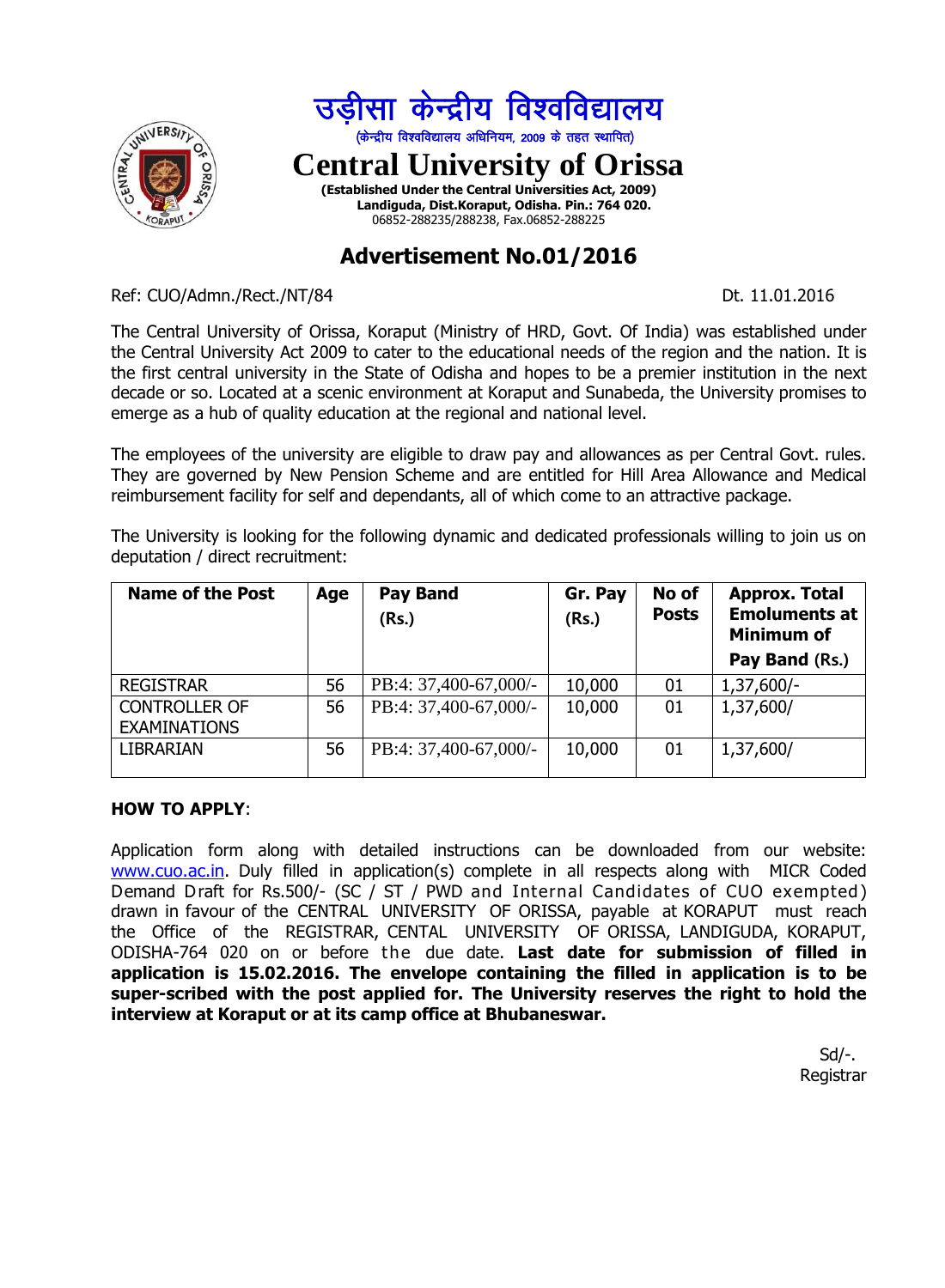### **REGISTRAR: No. of Posts: 01 (with tenure of 05 years) on Deputation / Direct Recruitment**  Pay Band-4: Rs.37,400-67,000/- Grade Pay : Rs.10,000/-

#### **Essential Qualifications:**

1. Master's Degree with at least 55% of the marks or its equivalent grade of "B" in UGC seven point scale in any discipline from a recognized University/Institute.

2. At least 15 years of experience as Assistant Professor in the AGP of Rs. 7,000 and above or with 8 years' of service in the AGP of Rs. 8,000 and above including as Associate Professor along with experience in educational administration.

#### **OR**

Comparable experience in research establishment and / or other institutions of higher education.

#### **OR**

15 years of administrative experience, of which 8 years should be as Deputy Registrar or an equivalent post, in pay scale of Deputy Registrar with GP of 7,600.

**Age Limit**: Maximum 56 years as on date of advertisement.

--------------------------------------------------------------------------------------------------------------------------

**CONTROLLER OF EXAMINATION: No. of Posts: 01 (with tenure of 05 years) on Deputation / Direct Recruitment**

Pay Band-4: Rs.37,400-67,000/- Grade Pay : Rs.10,000/-

## **Essential Qualifications:**

1. Master's Degree with at least 55% of the marks or its equivalent grade of "B" in UGC seven point scale in any discipline from a recognized University/Institute.

2. At least 15 years of experience as Assistant Professor in the AGP of Rs. 7,000 and above or with 8 years' of service in the AGP of Rs. 8,000 and above including as Associate Professor along with experience in educational administration.

#### **OR**

Comparable experience in research establishment and / or other institutions of higher education.

#### **OR**

15 years of administrative experience, of which 8 years should be as Deputy Registrar or an equivalent post, in pay scale of Deputy Registrar with GP of 7,600.

**Age Limit**: Maximum 56 years as on date of advertisement.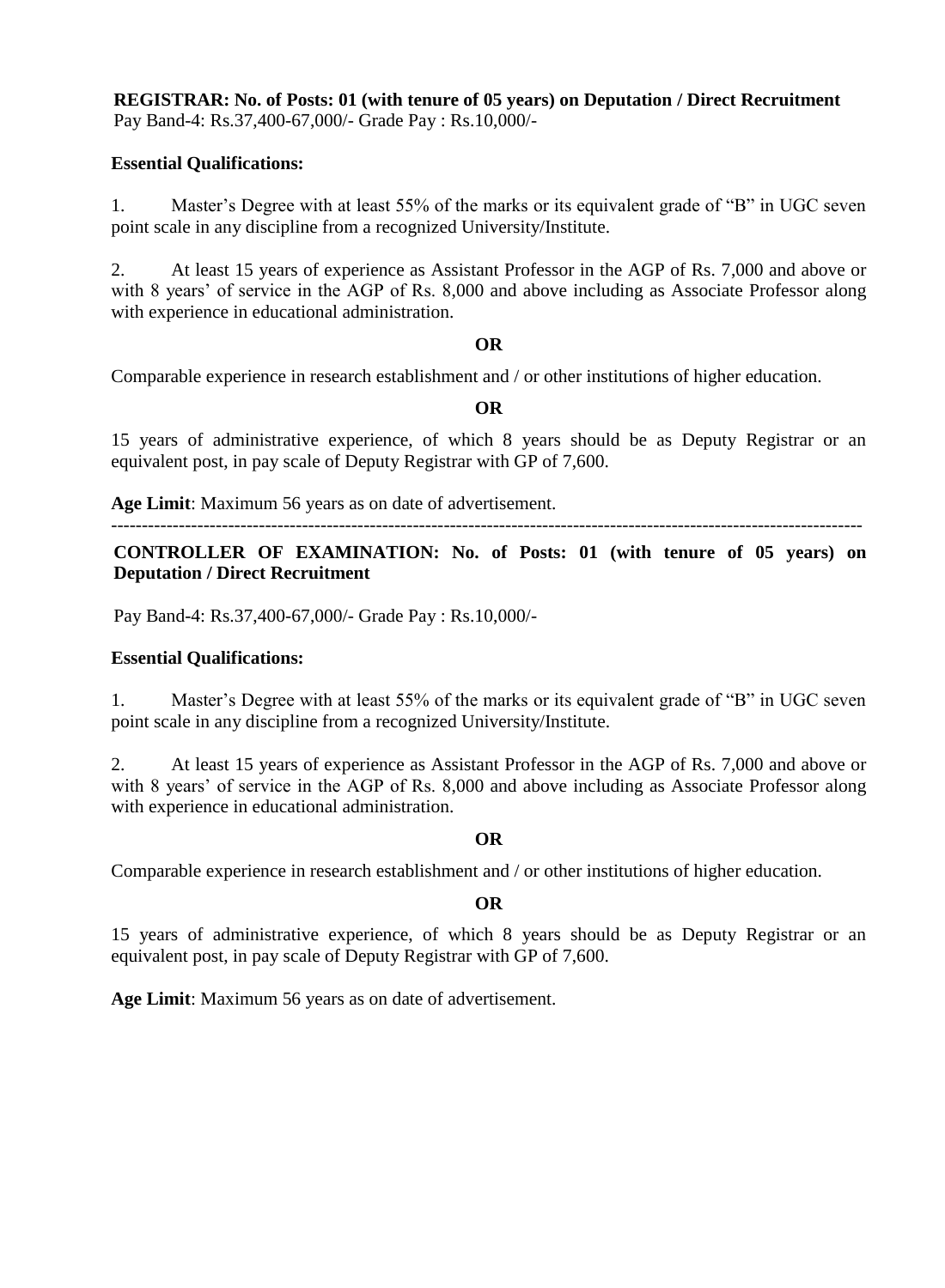## **LIBRARIAN (01 Post) on Direct Recruitment terms**

Pay Band-4; Rs.37,400-67,000/- with Academic Grade Pay Rs.10,000/-.

#### **Essential:**

1. Master's degree in Library Science / Information Science/Documentation with at least 55% of marks or its equivalent grade of 'B' in the UGC seven point scale and consistently good academic record.

2. At least 13 years of experience as Deputy Librarian in University library or any other library statutory organization or 18 years experience as a College Librarian

3. Evidence of innovative Library service and organization of published work.

#### **Desirable:**

M. Phil. / Ph.D. Degree in Library Science / Information Science / Documentation / Archives and Manuscript Keeping.

**Age Limit:** Maximum 56 years as on date of advertisement.

#### **General:**

- 1. The Candidates called for interview will be paid Single to & fro II Class Train / Bus fare by shortest route to the place of Interview on production of proof.
- 2. Mere possession of minimum qualification and experience will not entitle the candidate for being called for interview. The University will have the right to restrict the candidates to be called for interview to a reasonable number.
- 3. Relaxation of 5% marks (from 55% to 50%) will be considered at the Master's Degree level in case SC/ST/PWD candidates.
- 4. Application fees once paid shall not be refunded under any circumstances.
- 5. The University will not be responsible for postal delay in submission / receipt of the application forms from the candidates.
- 6. Application received after the last date, incomplete in any respect and any fresh paper enclosures after closing date, shall not be considered.
- 7. Certificate in support of experience should be in proper format i.e. it should be on the organization's letter head, bear the date of issue, specific period of work, name and designation of the issuing authority along with his signature.
- 8. The University shall verify the antecedents or documents submitted by a candidate at any time at the time of appointment or during the tenure of the service. In case, it is detected that the documents submitted by the candidates are not authentic or the candidate has an unacceptable record and has suppressed the information, his services shall be terminated without prior notice.
- 9. The University reserves the right not to fill up any of the vacancies advertised. Any consequential vacancies arising at the time of interview may also be filled up from the available candidates.
- 10. In case of any dispute, the decision of the University shall be final.
- 11. Applicants who are in employment should route their applications through proper channel.
- 12. Candidates should send self attested copies of certificates and mark-sheets from matriculation onwards in support of their age, qualifications and experience. Originals should not be sent along with the application but are to be produced at the time of interview for verification.
- 13. Candidates are advised to satisfy themselves about the minimum essential qualifications laid down in the advertisement.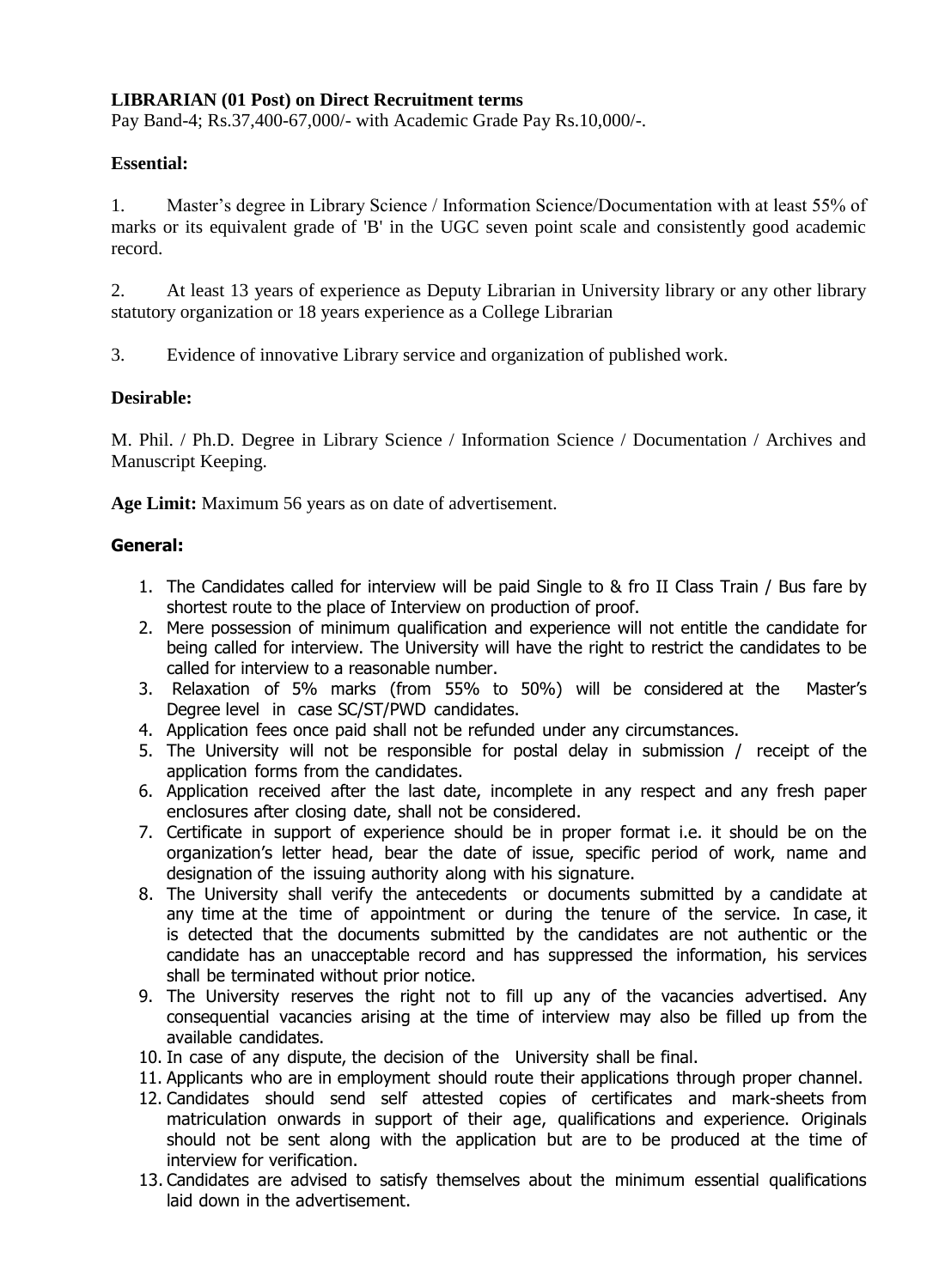- 14. No correspondence will be entertained from candidates regarding postal delays, conduct and result of interview and reasons for not being called for interview.
- 15. Canvassing in any form shall be a disqualification.
- 16. SC/ST/PWD and Internal candidates of Central University of Orissa are exempted from payment of application fee.

#### **HOW TO APPLY**:

Application form along with detailed instructions can be downloaded from our website: [www.cuo.ac.in.](http://www.cuo.ac.in/) The duly filled in applications complete in all respects along with MICR Coded Demand Draft for Rs.500/- (SC / ST / PWD and Internal Candidates of CUO exempted) drawn in favour of the CENTRAL UNIVERSITY OF ORISSA payable at KORAPUT and send it by Speed Post/ Registered Post at the following address:

The Registrar, Central University of Orissa, Landiguda, Koraput, Odisha – 764 020 Email:info@cuo.ac.in

> Sd/-. Registrar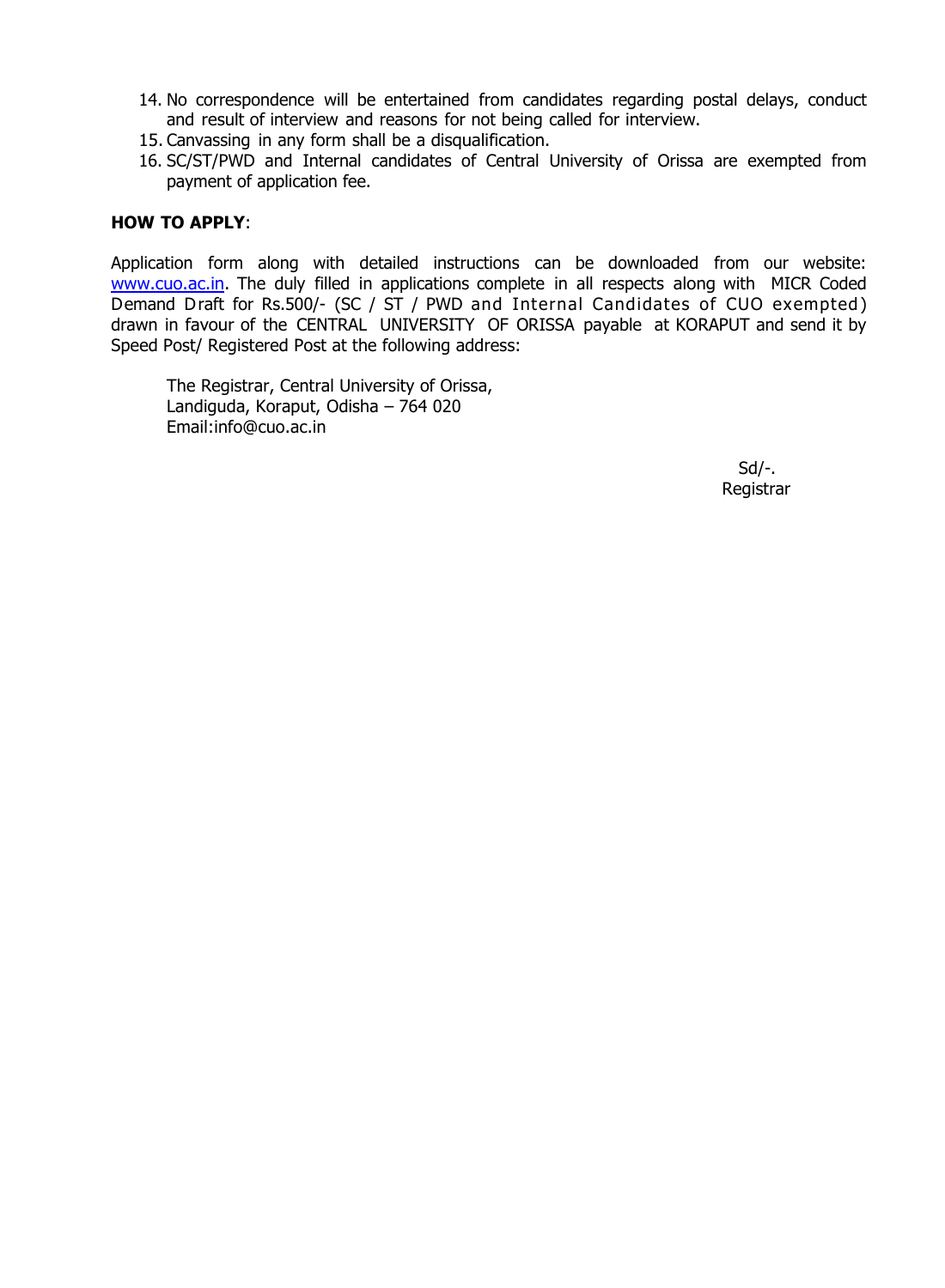

# **Central University of Orissa**

(Established under the Central Universities Act, 2009)

# **APPLICATION FORM FOR NON-TEACHING POSITIONS**

|                                                                                                                                                                                                                                | Advertisement No.                            |                      |                                                              |  |  |  |
|--------------------------------------------------------------------------------------------------------------------------------------------------------------------------------------------------------------------------------|----------------------------------------------|----------------------|--------------------------------------------------------------|--|--|--|
| Category (UR/SC/ST/OBC/PWD): ___________                                                                                                                                                                                       |                                              |                      |                                                              |  |  |  |
|                                                                                                                                                                                                                                |                                              |                      | <b>Affix</b><br><b>Passport</b><br><b>Size</b><br>Photograph |  |  |  |
| Particulars of Remittance:                                                                                                                                                                                                     |                                              |                      |                                                              |  |  |  |
|                                                                                                                                                                                                                                |                                              |                      |                                                              |  |  |  |
|                                                                                                                                                                                                                                |                                              |                      |                                                              |  |  |  |
|                                                                                                                                                                                                                                |                                              |                      |                                                              |  |  |  |
| <b>1.</b> Name of the applicant (In Block Letters) :__________________________________<br>2. Father's / Husband's Name<br><b>3.</b> Date of Birth & Age<br>4. (a) Present Address for correspondence : (b) Permanent Address : | <u> 1999 - Johann John Stein, markin san</u> |                      |                                                              |  |  |  |
|                                                                                                                                                                                                                                |                                              | Tel. Phone & Fax No. |                                                              |  |  |  |
|                                                                                                                                                                                                                                |                                              |                      |                                                              |  |  |  |
|                                                                                                                                                                                                                                |                                              |                      |                                                              |  |  |  |
|                                                                                                                                                                                                                                |                                              |                      |                                                              |  |  |  |
| (f) Marital Status:<br><u> 1989 - Andrea Station Barbara, amerikan personal di sebagai personal di sebagai personal di sebagai personal </u>                                                                                   |                                              |                      |                                                              |  |  |  |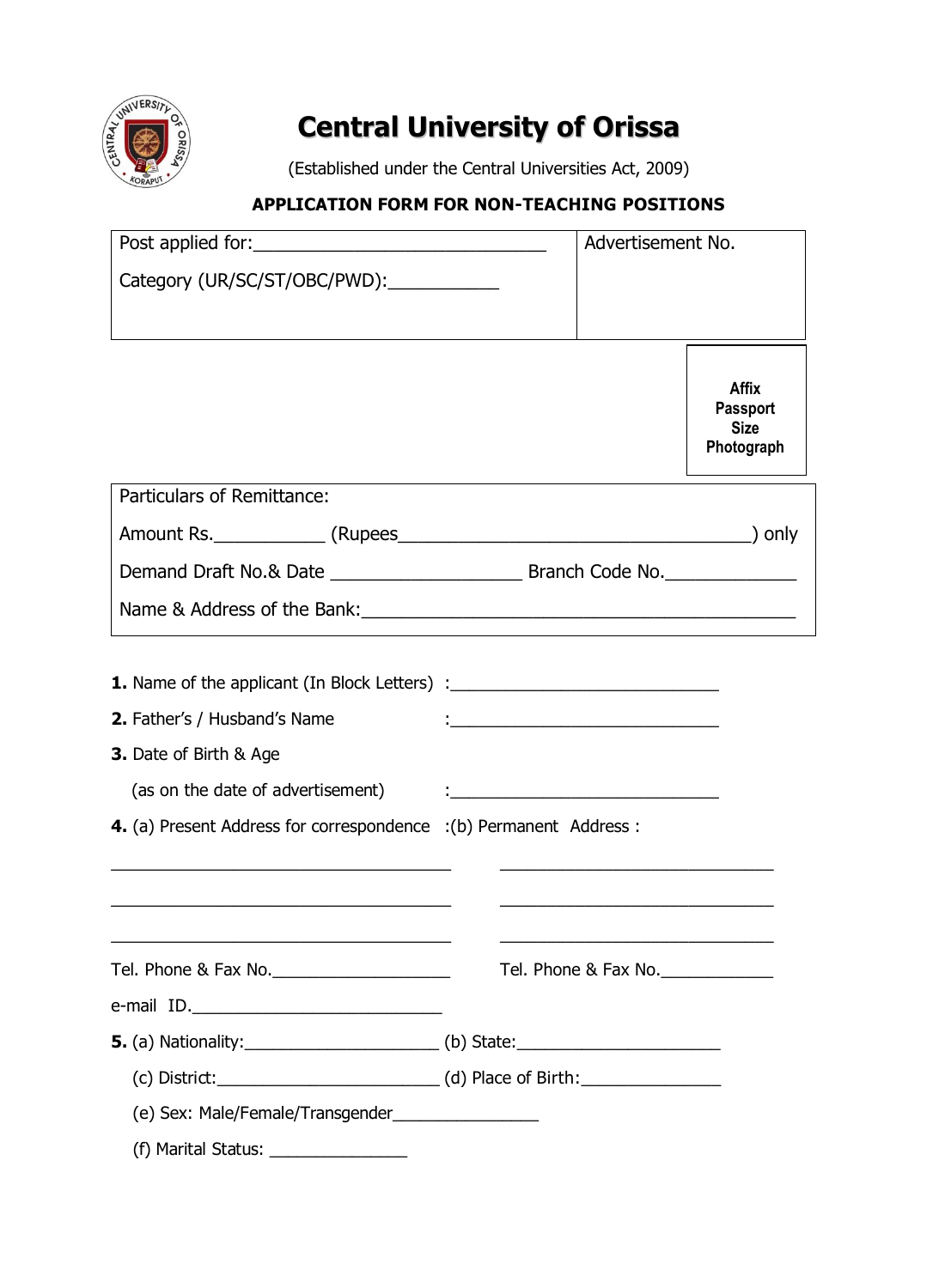# **6. ACADEMIC QUALIFICATION**

(Please attach attested copies of Testimonials)

| SI.<br>No | Examination<br>passed | <b>Division</b><br>with %of<br>marks | Subject | Year<br>of<br>passing | Board/<br><b>University</b> | Distinctions if any |
|-----------|-----------------------|--------------------------------------|---------|-----------------------|-----------------------------|---------------------|
|           |                       |                                      |         |                       |                             |                     |
|           |                       |                                      |         |                       |                             |                     |
|           |                       |                                      |         |                       |                             |                     |
|           |                       |                                      |         |                       |                             |                     |

# **7. PROFESSIONAL / RESEARCH EMPLOYMENT**

(Provide particulars in reverse chronological order starting with the present post):

| Name of the<br>Employer | Name of Institute Post<br>/ University<br>Whether             | held | Scale of Pay | <b>Basic</b><br>Pay<br>$\lambda$ | Period |    | Nature of<br>duties /<br>work |
|-------------------------|---------------------------------------------------------------|------|--------------|----------------------------------|--------|----|-------------------------------|
|                         | Government /<br>Quasi Government<br>/ Autonomous /<br>Private |      |              |                                  | From   | To |                               |
|                         |                                                               |      |              |                                  |        |    |                               |
|                         |                                                               |      |              |                                  |        |    |                               |
|                         |                                                               |      |              |                                  |        |    |                               |

8. Have you ever been suspended / dismissed from service? : Yes/No

9. Name and address of two references:

(i) \_\_\_\_\_\_\_\_\_\_\_\_\_\_\_\_\_\_\_\_\_\_\_\_\_\_\_\_\_\_\_\_\_\_\_\_\_\_\_\_\_\_\_\_\_\_\_\_\_\_\_\_  $(ii)$ 

10. Any other relevant information, if not given above:

11. Details of enclosures sent with the applications: